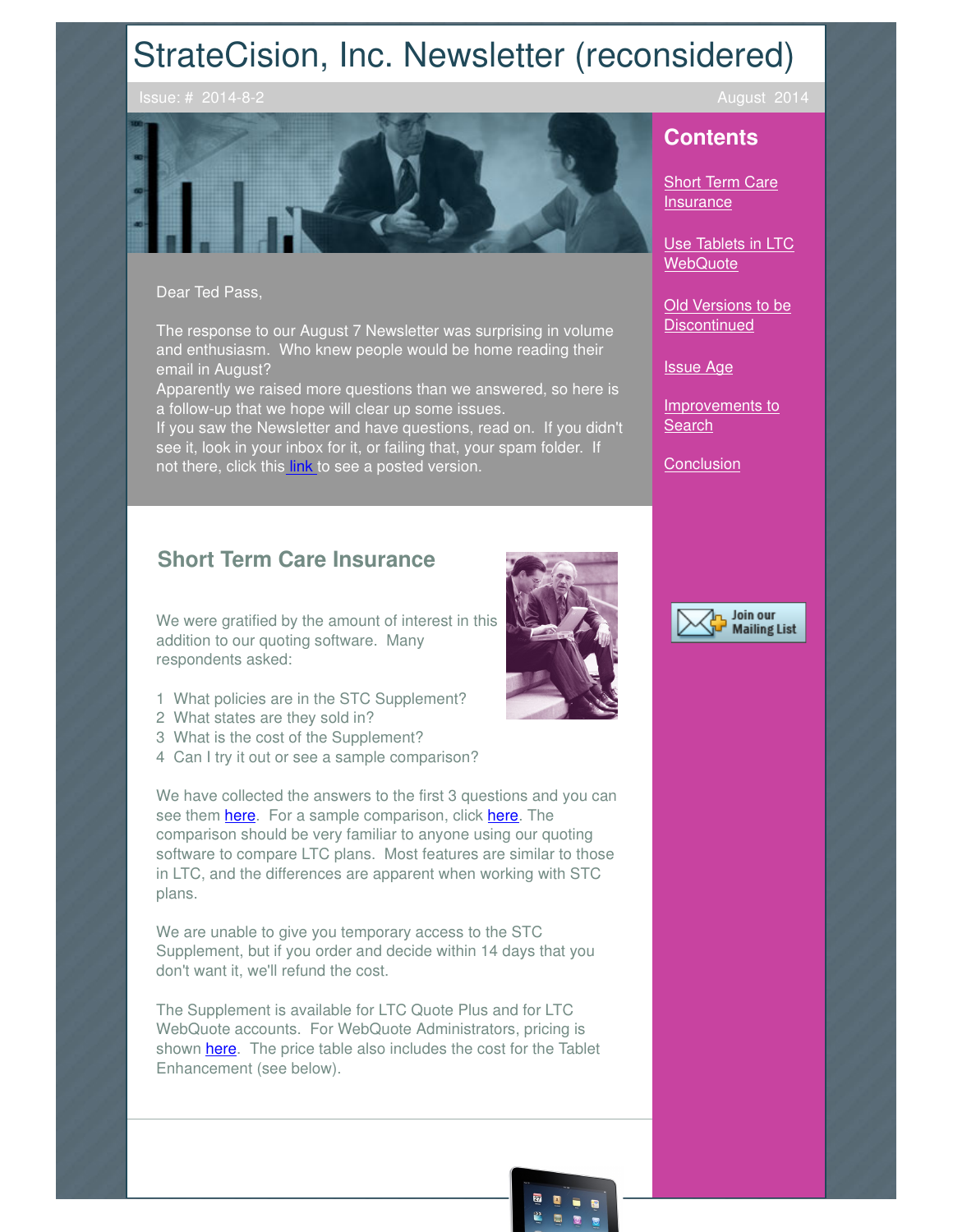# **Use LTC WebQuote on an iPad!**

This announcement was greeted with interest by many readers, some of whom use our desktop program, **LTC Quote Plus**, rather than the online version, **LTC WebQuote**. For these users, it is not necessary to open a WebQuote account to use a tablet-enabled version of our quoting software.



If you have a current subscription to LTC Quote Plus, our standard desktop quoting program for Windows computers, you can add access to the online tablet program for as little as \$99 per year. (Note that this program runs in your browser and requires an Internet connection.) If you decide in the future that you want only the tablet program, you can license it for \$299 per year, the same price as LTC Quote Plus.

If you administer a StrateCision web account,see the link in the previous section for pricing for the tablet upgrade.

#### Old Versions to be Discontinued **Upgrade now and save with a prorated price**

This announcement confused many readers, and for that we apologize. Almost all users of our comparison software are not affected by this change. If you have **LTC Quote Plus** and/or **LTC Advisor Plus**, you already have the updated program. To find out if this is what you have, start the program and look at the first window that comes up. If the name has a **Plus** in it, you're all set.

Similarly if you use the online programs, **LTC WebQuote** or **LTC WebAdvisor**, you are not affected by this change. These programs run in a browser such as Internet Explorer or Firefox, and are up to date.

Only those with the original versions of our programs, **LTC Advisor** and **LTC Quote** (no **Plus** in the name) are affected by the phaseout. (Start your program and check the name that appears in the title bar at the top of the window.) Another distinction is that these old versions require you to login to our website in order to update. For these users we suggest upgrading now to begin using the current programs at a prorated price. Contact us to check your price and upgrade.

#### **Issue Age**

We didn't get questions about this section (yet) so we won't go into further detail, except to say that older versions of LTC Quote Plus do not have the option to turn this feature on or off. We will soon post an update that brings everyone up to the current version. If you prefer to get that update right away, you can uninstall your